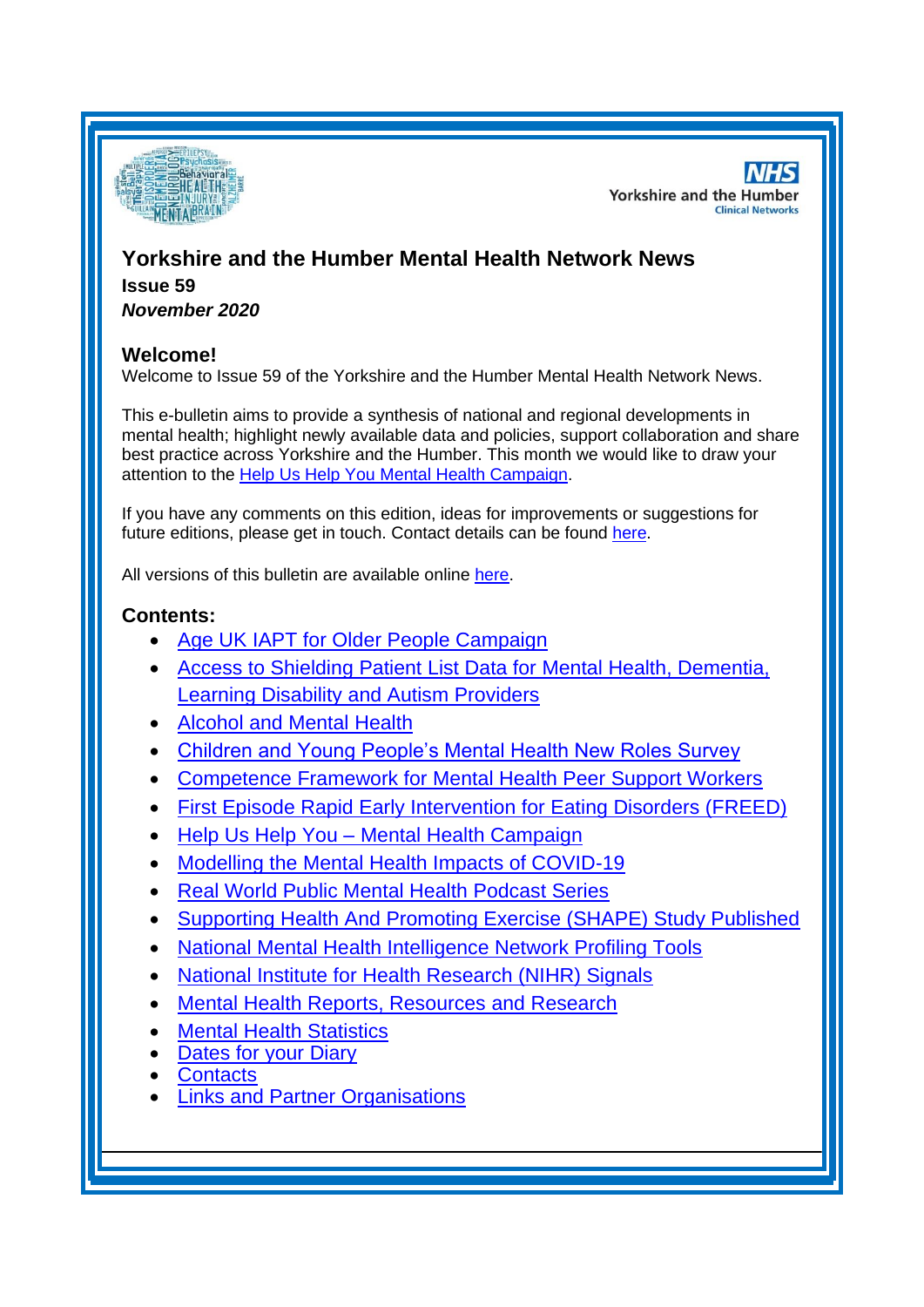## <span id="page-1-0"></span>**Age UK IAPT for Older People Campaign**

Age UK and NHS England and NHS Improvement are joining forces to support older people's mental health this winter. In [a new release](https://www.ageuk.org.uk/latest-press/articles/2020/11/worrying-rise-in-anxiety-and-loss-of-motivation-among-older-people/) published in November Age UK revealed that a third of older people aged 60 and over were feeling more anxious (34%) and less motivated to do the things they enjoy (36%) since the start of the pandemic. It is essential that older people are encouraged to seek help for their mental health issues and this [joint campaign](https://www.ageuk.org.uk/discover/2020/01/iapt/) seeks to promote talking therapies/IAPT services. Older people can speak to their GP about talking therapies or [refer themselves](https://www.nhs.uk/service-search/find-a-psychological-therapies-service/) to their local service.

# **Access to Shielding Patient List Data for Mental Health, Dementia, Learning Disability and Autism Providers**

<span id="page-1-2"></span>Mental health, dementia, learning disability and autism providers can now access details of their local populations who have been identified as clinically extremely vulnerable to COVID-19. As a result, they will be able to identify the sub-set of clinically extremely vulnerable people currently or recently under their care, so that they can review their care plans and, where appropriate, contact and support them in line with policy and [guidance.](https://www.england.nhs.uk/coronavirus/wp-content/uploads/sites/52/2020/03/C0754-access-to-the-shielded-patient-list-data-guidance.pdf) NHS Digital will grant providers access to CCG-level information, in line with its [application process](https://digital.nhs.uk/coronavirus/shielded-patient-list/guidance-for-other-organisations/apply-for-data-from-the-shielded-patient-list) and terms of release.

## <span id="page-1-1"></span>**Alcohol and Mental Health**

Alcohol Awareness Week will be taking place from 16th to 22nd November 2020. It is an event run by Alcohol Change UK to raise awareness of the impact that alcohol can have, and campaign for change to drinking habits. The focus this year is on **alcohol and mental health** as alcohol is sometimes used by people to try and manage symptoms of anxiety and depression, but studies show that excessive drinking is likely to make symptoms worse.

For some insightful and impactful stories about the lives of those struggling with alcohol and how they've managed to make a change for the better, please visit: [https://alcoholchange.org.uk/get-involved/campaigns/alcohol-awareness-week-1/the](https://eur01.safelinks.protection.outlook.com/?url=https%3A%2F%2Falcoholchange.org.uk%2Fget-involved%2Fcampaigns%2Falcohol-awareness-week-1%2Fthe-alcohol-awareness-week-blog&data=04%7C01%7CLaura.Hodgson%40phe.gov.uk%7Cc0ab81ceee7a40dbc00708d88a1d2766%7Cee4e14994a354b2ead475f3cf9de8666%7C0%7C0%7C637411205107316742%7CUnknown%7CTWFpbGZsb3d8eyJWIjoiMC4wLjAwMDAiLCJQIjoiV2luMzIiLCJBTiI6Ik1haWwiLCJXVCI6Mn0%3D%7C1000&sdata=XemF7jvEq6XJ%2BHNNuGB1uRSVHtJEPVg9TZvwLiWTL8s%3D&reserved=0)[alcohol-awareness-week-blog](https://eur01.safelinks.protection.outlook.com/?url=https%3A%2F%2Falcoholchange.org.uk%2Fget-involved%2Fcampaigns%2Falcohol-awareness-week-1%2Fthe-alcohol-awareness-week-blog&data=04%7C01%7CLaura.Hodgson%40phe.gov.uk%7Cc0ab81ceee7a40dbc00708d88a1d2766%7Cee4e14994a354b2ead475f3cf9de8666%7C0%7C0%7C637411205107316742%7CUnknown%7CTWFpbGZsb3d8eyJWIjoiMC4wLjAwMDAiLCJQIjoiV2luMzIiLCJBTiI6Ik1haWwiLCJXVCI6Mn0%3D%7C1000&sdata=XemF7jvEq6XJ%2BHNNuGB1uRSVHtJEPVg9TZvwLiWTL8s%3D&reserved=0)

## **Children and Young People's Mental Health New Roles Survey**

To build on the success of the Children's Wellbeing Practitioners (CWPs) and ensure their sustained, extended contribution to delivering the Long Term Plan, the curriculum of CWPs is being reviewed by the National Psychological Professions Workforce (NPPW) Core Group with a view to potentially expanding the scope of practice and the training. Furthermore, in order to support CWP and Educational Mental Health Practitioner (EMHP) retention post qualification with career development opportunities, extend their scope of practice and ensure sufficient supervisory capacity, the development of a new Children and Young People's Mental Health (CYP MH) Senior Band 6 role is being considered. You are invited to volunteer your views on the proposals being considered by completing a short survey [here.](https://exetercles.eu.qualtrics.com/jfe/form/SV_bHMyYdMRJ4xkDaZ)

The survey is designed to inform these developments, to align training with CYP MH needs and service development to improve access to evidence based interventions set out in the NHS Long Term plan - and acknowledging the likely increase in mental health problems post Covid-19. The survey closes on 27<sup>th</sup> November.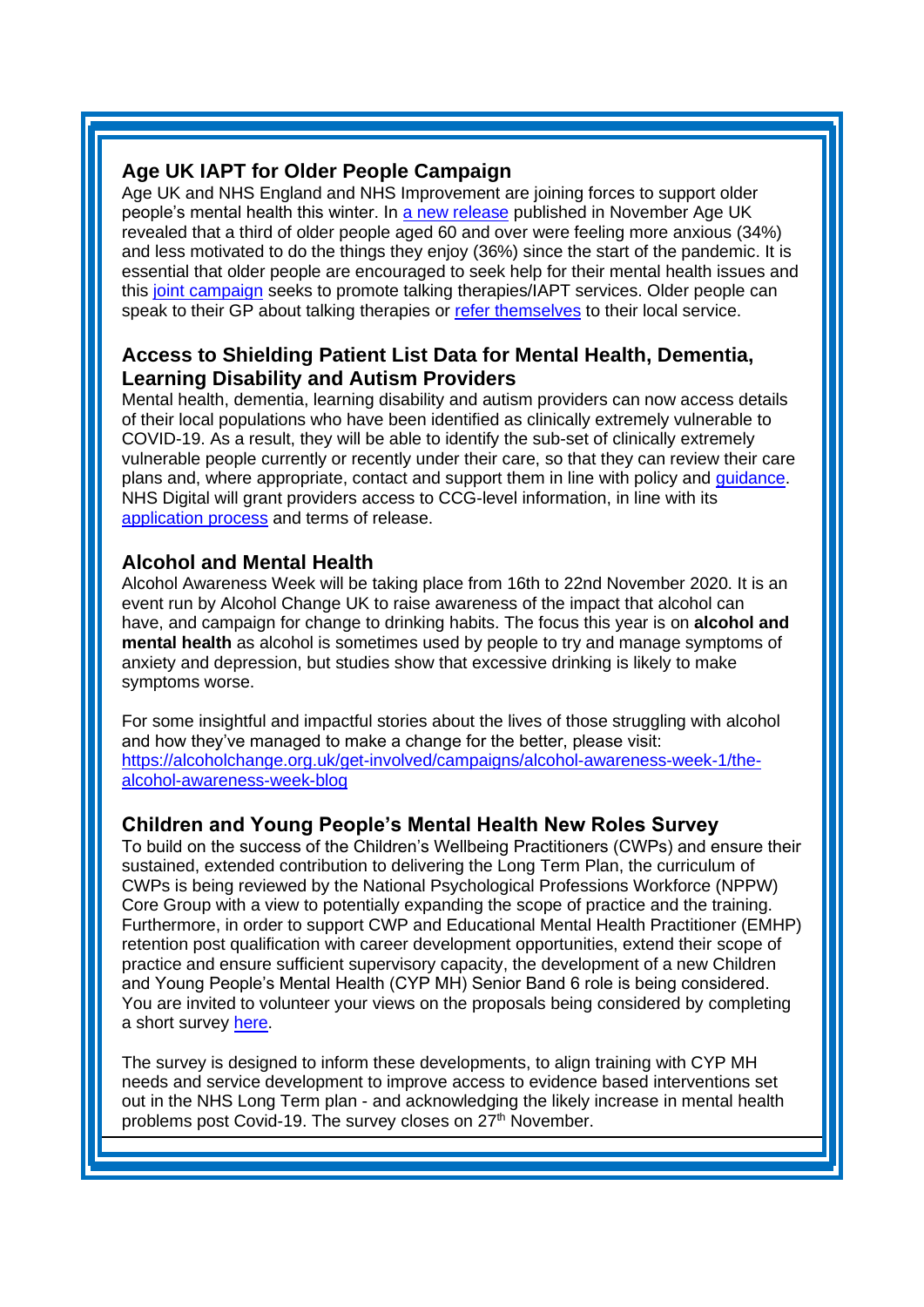<span id="page-2-1"></span>**Competence Framework for Mental Health Peer Support Workers** Health Education England (HEE) has published [The Competence Framework for](https://www.hee.nhs.uk/our-work/mental-health/new-roles-mental-health/peer-support-workers)  [Mental Health Peer Support Workers,](https://www.hee.nhs.uk/our-work/mental-health/new-roles-mental-health/peer-support-workers) together with its background document and curriculum.

The framework will help those involved in mental health care services who wish to deepen their understanding of the MH PSW role, and will be useful to team members working with MH PSWs, to their managers and to commissioners. It will support the work of MH PSW supervisors and peer coordinators, and those delivering education and training to them. It applies principally to formal paid MH PSW roles in NHS mental health services, but will also be helpful to the voluntary sector, social enterprises and community organisations that want to offer peer support to people with mental health needs. If you have any comments or feedback on the framework please email [mentalhealth@hee.nhs.uk](mailto:mentalhealth@hee.nhs.uk?subject=Feedback:PSWCF)

#### <span id="page-2-2"></span>**First Episode Rapid Early Intervention for Eating Disorders (FREED)**

Eating disorders cause serious physical and mental health problems which can last decades and the longer the delay in effective treatment starting, the more likely that mental and physical harm will accrue. It is vital, therefore, that young people with eating disorders access care as early as possible. NHS England and NHS Improvement has announced that it will scale up First Episode Rapid Early Intervention for Eating Disorders (FREED); an early intervention service to support young people in the early stages of eating disorders. This new NHS service, which is to be rolled out in 18 sites across the country, builds on a successful scheme shown to provide vital help to 16-25-year-olds with an eating disorder in London, described by some as 'the gold standard' of care. Find out more about FREED [here.](https://www.england.nhs.uk/mental-health/case-studies/first-episode-rapid-early-intervention-for-eating-disorders-freed/)

## <span id="page-2-0"></span>**Help Us Help You – Mental Health Campaign**

We are delighted to announce that the NHS launched its first national campaign on mental health services on 17 November 2020. There has never been a more important time to look after the mental health of the nation – and we want to remind everyone that the NHS is here for mental health, even during the pandemic.

Help Us Help You – Mental Health is a two-month campaign aiming at increasing awareness of NHS talking therapies services (IAPT). It will encourage adults with mental health issues to seek help and consider accessing NHS talking therapy via their GP or through self-referral. It will have a specific focus on BAME groups and people struggling with unemployment.

Mental health is a top priority of the NHS, and we count on your support to promote the campaign. The campaign resources can be accessed and downloaded for free [here.](https://campaignresources.phe.gov.uk/resources/campaigns/117-help-us) The campaign webpage is now live here: [NHS.UK/Talk](https://www.nhs.uk/conditions/stress-anxiety-depression/free-therapy-or-counselling/) and the social media link is: #HelpUsHelpYou

#### <span id="page-2-3"></span>**Modelling the Mental Health Impacts of COVID-19**

The Strategy Unit has released a major new model that looks at pandemic-related demand for mental health services across England. The model was produced as part of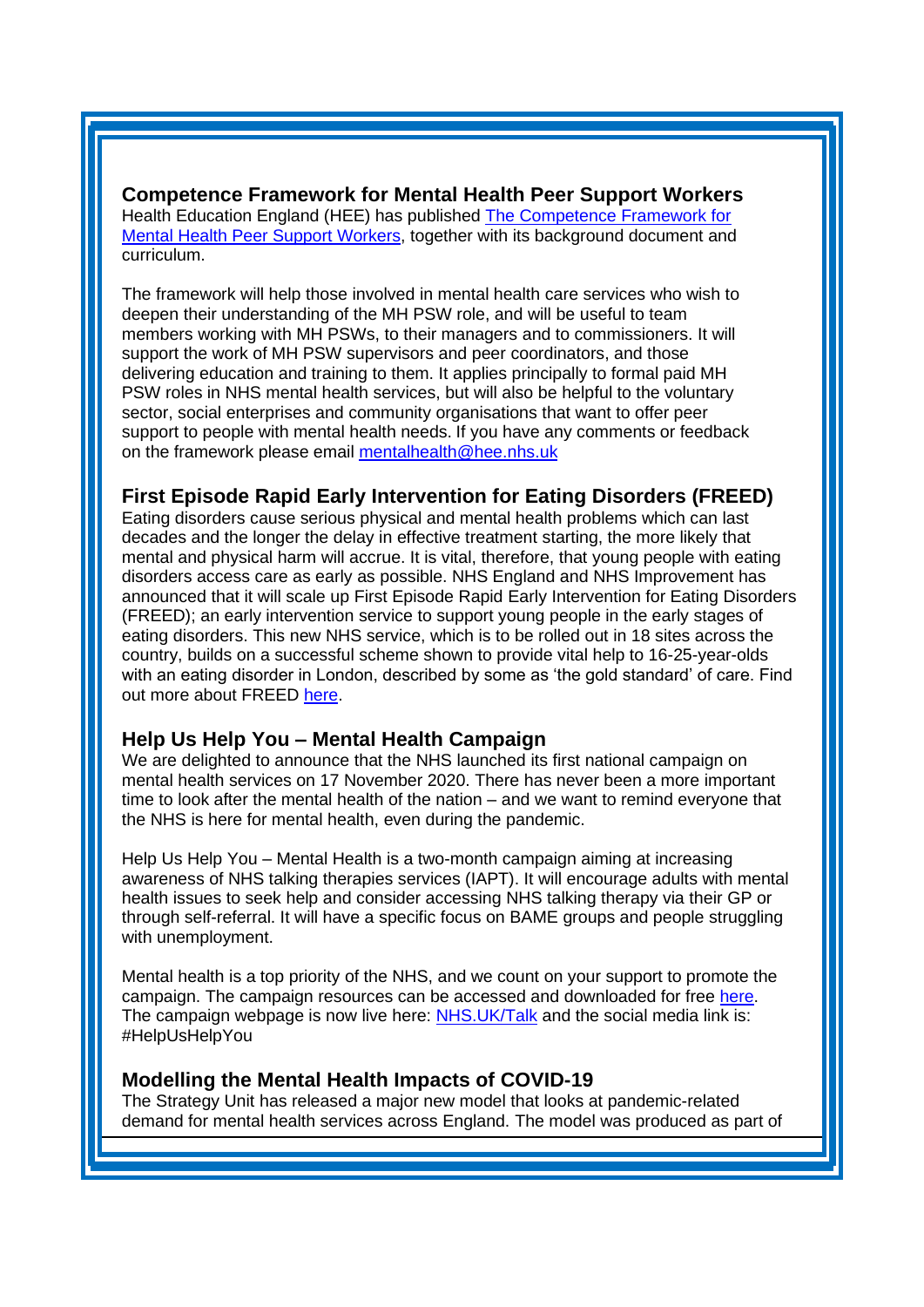the Strategy Unit's [collaboration](https://eur01.safelinks.protection.outlook.com/?url=https%3A%2F%2Fwww.strategyunitwm.nhs.uk%2Fcovid19-and-coronavirus&data=04%7C01%7CAndrina.Stanislawski%40phe.gov.uk%7C6cb671b05035406b4ace08d88af1a7a9%7Cee4e14994a354b2ead475f3cf9de8666%7C0%7C0%7C637412117782465000%7CUnknown%7CTWFpbGZsb3d8eyJWIjoiMC4wLjAwMDAiLCJQIjoiV2luMzIiLCJBTiI6Ik1haWwiLCJXVCI6Mn0%3D%7C1000&sdata=BQC%2Ff6PuXUvB7DA9%2FhuH1Mjhx0FvSvFuz%2BppP3Aivis%3D&reserved=0) with national think tanks. Using the model, there is an estimated increase in new referrals of around 11% and associated costs of £1 billion a year for the next three years. This is around 8% of the annual NHS budget spent on mental health services. These figures are also in addition to the approximately 500,000 people that were not able to access services during the first national lockdown.

These headline estimates are useful for drawing attention to the scale of coming demand. But the real value of the model is in local planning. There are two elements to this: a web-based interactive version; and the code underpinning the model. Both are available here: [https://www.strategyunitwm.nhs.uk/mental-health-surge-model](https://eur01.safelinks.protection.outlook.com/?url=https%3A%2F%2Fwww.strategyunitwm.nhs.uk%2Fmental-health-surge-model&data=04%7C01%7CAndrina.Stanislawski%40phe.gov.uk%7C6cb671b05035406b4ace08d88af1a7a9%7Cee4e14994a354b2ead475f3cf9de8666%7C0%7C0%7C637412117782455050%7CUnknown%7CTWFpbGZsb3d8eyJWIjoiMC4wLjAwMDAiLCJQIjoiV2luMzIiLCJBTiI6Ik1haWwiLCJXVCI6Mn0%3D%7C1000&sdata=nRLRKBHcJ9my69p9V29YqsTZd1FZb8fkUPFQkU795kU%3D&reserved=0) Local systems and trusts can use local data and assumptions to produce estimates for their own area and their services. Certain population groups are known to be more at risk, including people affected by domestic violence, older people living alone and the newly unemployed. The model uses early published evidence for each group's vulnerability to various conditions such as anxiety, depression and grief. The results allow local services to see where increased demand is likely to come. This forms an essential basis for planning a response and supporting some of the most vulnerable in our society.

If you have any questions about the tool please contact [strategy.unit@nhs.net.](mailto:strategy.unit@nhs.net)

#### **Real World Public Mental Health Podcast Series**

Public Health England (PHE) have published the first in a series of podcasts focussing on public mental health. [This podcast](https://www.buzzsprout.com/1427881/6136669-dr-jonathan-campion-director-for-public-mental-health-and-consultant-psychiatrist) is released in conjunction with PHE's webinar on 3rd November 2020: [Prevention & Promotion for Better Mental Health in Local Systems](https://www.eventbrite.co.uk/e/prevention-promotion-for-better-mental-health-in-local-systems-covid-19-tickets-123479186571)  [\(COVID-19\).](https://www.eventbrite.co.uk/e/prevention-promotion-for-better-mental-health-in-local-systems-covid-19-tickets-123479186571)

In the podcast Stu King chats with [Dr Jonathan Campion,](https://www.slam.nhs.uk/national-services/our-experts/dr-jonathan-campion/) Director for Public Mental Health & Consultant Psychiatrist at South London & Maudsley NHS Foundation Trust. Stu and Jonathan look at Jonathan's journey into Public Mental Health (PMH), including gathering evidence for determinants of mental disorder and wellbeing, and evidence for interventions. He has also worked in local implementation, writing guidance for needs assessments. Turning to current PMH, they look at impacts and costs of mental disorder and wellbeing (8:37). Plus, causes and risk factors which can increase them (11:34), such as COVID-19, through reduced social interactions and the infection itself (13:37). Jonathan shares examples of cost effectiveness and societal benefits of interventions, such as parental, school and workplace (21:39). However, there is an implementation gap (33:33). With a minority of those with mental disorder in UK receiving treatment, Jonathan shares causes of this gap (35.42) and actions that can narrow it (41:01).

## **Supporting Health And Promoting Exercise (SHAPE) Study Published**

Please see [here](https://www.frontiersin.org/articles/10.3389/fendo.2020.577691/full?&utm_source=Email_to_authors_&utm_medium=Email&utm_content=T1_11.5e1_author&utm_campaign=Email_publication&field=&journalName=Frontiers_in_Endocrinology&id=577691) for the recently published results from the Supporting Health And Promoting Exercise (SHAPE) physical health study in Worcester. The study focussed on Early Intervention in Psychosis: Effectiveness and Implementation of a Combined Exercise and Health Behaviour Intervention Within Routine Care. It is the first evaluation of a combined exercise and health behaviour intervention programme specifically targeting First Episode Psychosis (FEP) in the UK. The aim was to develop positive health behaviours and prevent weight gain in people with FEP. The study shows that early intervention to address physical health risks can improve health behaviours and prevent weight gain with sustained benefits at 12-month follow-up.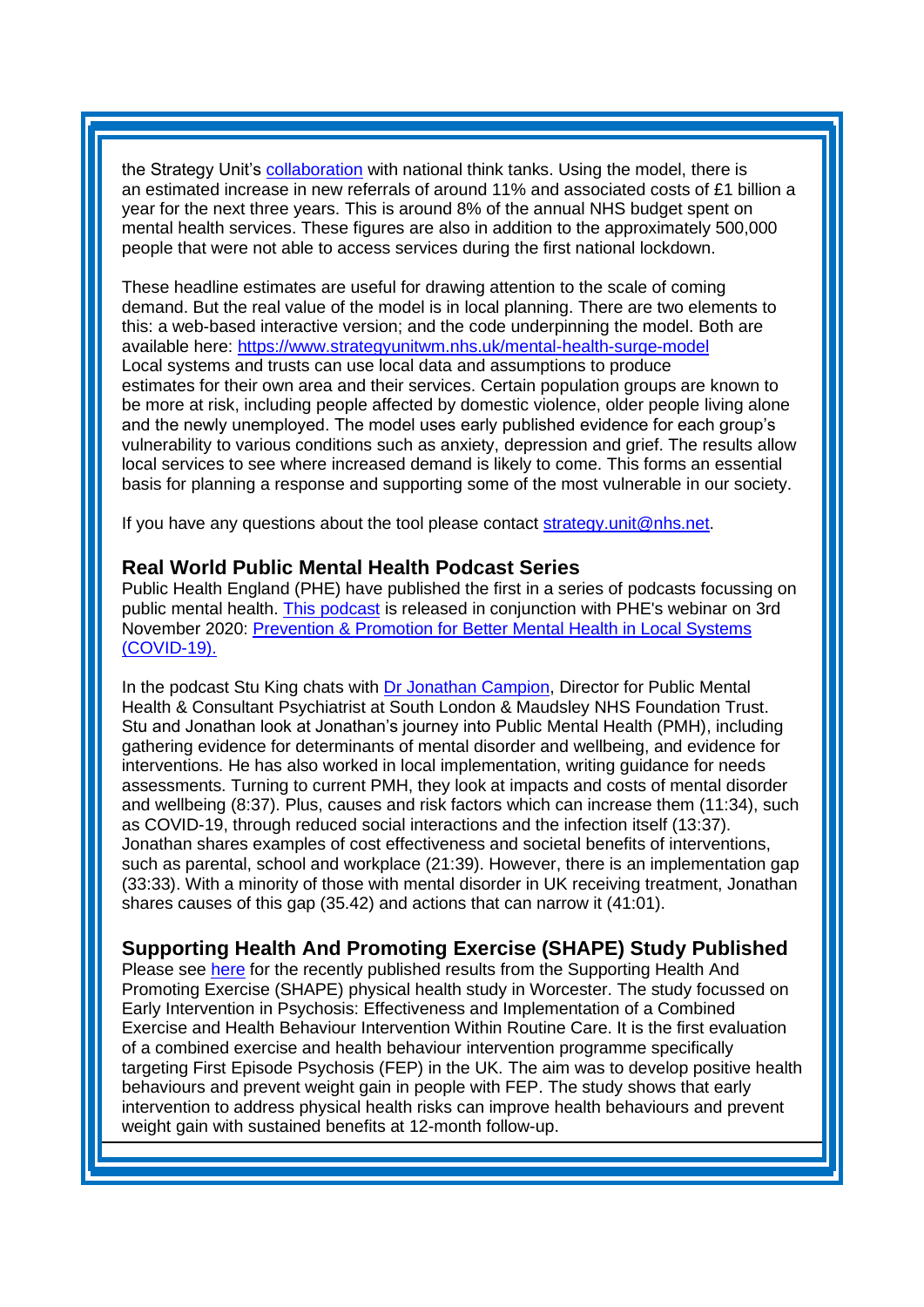## **National Mental Health Intelligence Network Profiling Tools**

The National Mental Health Intelligence Network (NMHIN) has published the first [Mental](https://eur01.safelinks.protection.outlook.com/?url=https%3A%2F%2Flnks.gd%2Fl%2FeyJhbGciOiJIUzI1NiJ9.eyJidWxsZXRpbl9saW5rX2lkIjoxMTMsInVyaSI6ImJwMjpjbGljayIsImJ1bGxldGluX2lkIjoiMjAyMDA5MDkuMjY4MDAxNDEiLCJ1cmwiOiJodHRwczovL2V1cjAxLnNhZmVsaW5rcy5wcm90ZWN0aW9uLm91dGxvb2suY29tLz91cmw9aHR0cHMlM0ElMkYlMkZ3d3cuZ292LnVrJTJGZ292ZXJubWVudCUyRnB1YmxpY2F0aW9ucyUyRmNvdmlkLTE5LW1lbnRhbC1oZWFsdGgtYW5kLXdlbGxiZWluZy1zdXJ2ZWlsbGFuY2UtcmVwb3J0JmRhdGE9MDIlN0MwMSU3Q1NhbS5QYXJyeSU0MHBoZS5nb3YudWslN0M1ZGRiYjBlMjA3NjI0NzljOTAzMDA4ZDg1NDkxZDg2OCU3Q2VlNGUxNDk5NGEzNTRiMmVhZDQ3NWYzY2Y5ZGU4NjY2JTdDMCU3QzAlN0M2MzczNTIzMzI2NTYzMTQzMzUmc2RhdGE9VlFwSEJxYzF0V1liM0s2MUdyMWVhV09sV0xKd2JXNU5xZmFYVEhvOWlHOCUzRCZyZXNlcnZlZD0wIn0.HkT7XVflzaX5zEgpWFjVtn1nbGBKudz143WXHiekiTY%2Fs%2F515256893%2Fbr%2F83376721890-l&data=02%7C01%7CSue.Foster%40phe.gov.uk%7Cf9fc28a2be4744c3be0808d854c26711%7Cee4e14994a354b2ead475f3cf9de8666%7C0%7C0%7C637352542584997243&sdata=6NzyYIm4IrijYJ31Pw1GU2Zq95r%2BpDvfjCtDw3yLjGg%3D&reserved=0)  [health and wellbeing surveillance report,](https://eur01.safelinks.protection.outlook.com/?url=https%3A%2F%2Flnks.gd%2Fl%2FeyJhbGciOiJIUzI1NiJ9.eyJidWxsZXRpbl9saW5rX2lkIjoxMTMsInVyaSI6ImJwMjpjbGljayIsImJ1bGxldGluX2lkIjoiMjAyMDA5MDkuMjY4MDAxNDEiLCJ1cmwiOiJodHRwczovL2V1cjAxLnNhZmVsaW5rcy5wcm90ZWN0aW9uLm91dGxvb2suY29tLz91cmw9aHR0cHMlM0ElMkYlMkZ3d3cuZ292LnVrJTJGZ292ZXJubWVudCUyRnB1YmxpY2F0aW9ucyUyRmNvdmlkLTE5LW1lbnRhbC1oZWFsdGgtYW5kLXdlbGxiZWluZy1zdXJ2ZWlsbGFuY2UtcmVwb3J0JmRhdGE9MDIlN0MwMSU3Q1NhbS5QYXJyeSU0MHBoZS5nb3YudWslN0M1ZGRiYjBlMjA3NjI0NzljOTAzMDA4ZDg1NDkxZDg2OCU3Q2VlNGUxNDk5NGEzNTRiMmVhZDQ3NWYzY2Y5ZGU4NjY2JTdDMCU3QzAlN0M2MzczNTIzMzI2NTYzMTQzMzUmc2RhdGE9VlFwSEJxYzF0V1liM0s2MUdyMWVhV09sV0xKd2JXNU5xZmFYVEhvOWlHOCUzRCZyZXNlcnZlZD0wIn0.HkT7XVflzaX5zEgpWFjVtn1nbGBKudz143WXHiekiTY%2Fs%2F515256893%2Fbr%2F83376721890-l&data=02%7C01%7CSue.Foster%40phe.gov.uk%7Cf9fc28a2be4744c3be0808d854c26711%7Cee4e14994a354b2ead475f3cf9de8666%7C0%7C0%7C637352542584997243&sdata=6NzyYIm4IrijYJ31Pw1GU2Zq95r%2BpDvfjCtDw3yLjGg%3D&reserved=0) which will be published regularly moving forwards. The report looks at population mental health and wellbeing in England during the COVID-19 pandemic by compiling routinely updated indicators from multiple sources and summarises important findings from ongoing surveys. It is designed to assist stakeholders at national and local level, in both government and non-government sectors.

The National Mental Health Intelligence Network (NMHIN) has also been conducting further developments on their suite of mental health profiling tools. Click on the links below to access the updates:

- [Common Mental Health Disorders](http://links.govdelivery.com/track?type=click&enid=ZWFzPTEmbXNpZD0mYXVpZD0mbWFpbGluZ2lkPTIwMTcxMjA1LjgxOTE2MDgxJm1lc3NhZ2VpZD1NREItUFJELUJVTC0yMDE3MTIwNS44MTkxNjA4MSZkYXRhYmFzZWlkPTEwMDEmc2VyaWFsPTE2OTcwMTE4JmVtYWlsaWQ9c2FyYWguYm91bEBuaHMubmV0JnVzZXJpZD1zYXJhaC5ib3VsQG5ocy5uZXQmdGFyZ2V0aWQ9JmZsPSZleHRyYT1NdWx0aXZhcmlhdGVJZD0mJiY=&&&104&&&https://fingertips.phe.org.uk/profile-group/mental-health/profile/common-mental-disorders)
- **[Crisis Care](http://links.govdelivery.com/track?type=click&enid=ZWFzPTEmbXNpZD0mYXVpZD0mbWFpbGluZ2lkPTIwMTcxMjA1LjgxOTE2MDgxJm1lc3NhZ2VpZD1NREItUFJELUJVTC0yMDE3MTIwNS44MTkxNjA4MSZkYXRhYmFzZWlkPTEwMDEmc2VyaWFsPTE2OTcwMTE4JmVtYWlsaWQ9c2FyYWguYm91bEBuaHMubmV0JnVzZXJpZD1zYXJhaC5ib3VsQG5ocy5uZXQmdGFyZ2V0aWQ9JmZsPSZleHRyYT1NdWx0aXZhcmlhdGVJZD0mJiY=&&&105&&&https://fingertips.phe.org.uk/profile-group/mental-health/profile/crisis-care)**
- **Mental Health [and Wellbeing JSNA Profile](http://links.govdelivery.com/track?type=click&enid=ZWFzPTEmbXNpZD0mYXVpZD0mbWFpbGluZ2lkPTIwMTcxMjA1LjgxOTE2MDgxJm1lc3NhZ2VpZD1NREItUFJELUJVTC0yMDE3MTIwNS44MTkxNjA4MSZkYXRhYmFzZWlkPTEwMDEmc2VyaWFsPTE2OTcwMTE4JmVtYWlsaWQ9c2FyYWguYm91bEBuaHMubmV0JnVzZXJpZD1zYXJhaC5ib3VsQG5ocy5uZXQmdGFyZ2V0aWQ9JmZsPSZleHRyYT1NdWx0aXZhcmlhdGVJZD0mJiY=&&&106&&&https://fingertips.phe.org.uk/profile-group/mental-health/profile/mh-jsna)**
- **[Severe Mental](http://links.govdelivery.com/track?type=click&enid=ZWFzPTEmbXNpZD0mYXVpZD0mbWFpbGluZ2lkPTIwMTcxMjA1LjgxOTE2MDgxJm1lc3NhZ2VpZD1NREItUFJELUJVTC0yMDE3MTIwNS44MTkxNjA4MSZkYXRhYmFzZWlkPTEwMDEmc2VyaWFsPTE2OTcwMTE4JmVtYWlsaWQ9c2FyYWguYm91bEBuaHMubmV0JnVzZXJpZD1zYXJhaC5ib3VsQG5ocy5uZXQmdGFyZ2V0aWQ9JmZsPSZleHRyYT1NdWx0aXZhcmlhdGVJZD0mJiY=&&&108&&&https://fingertips.phe.org.uk/profile-group/mental-health/profile/severe-mental-illness) Illness**
- **[Suicide Prevention Profile](http://links.govdelivery.com/track?type=click&enid=ZWFzPTEmbXNpZD0mYXVpZD0mbWFpbGluZ2lkPTIwMTgwNjA1LjkwNzEwNzExJm1lc3NhZ2VpZD1NREItUFJELUJVTC0yMDE4MDYwNS45MDcxMDcxMSZkYXRhYmFzZWlkPTEwMDEmc2VyaWFsPTE3MDEzODU4JmVtYWlsaWQ9c2FyYWguYm91bEBuaHMubmV0JnVzZXJpZD1zYXJhaC5ib3VsQG5ocy5uZXQmdGFyZ2V0aWQ9JmZsPSZleHRyYT1NdWx0aXZhcmlhdGVJZD0mJiY=&&&104&&&https://fingertips.phe.org.uk/profile-group/mental-health/profile/suicide)**

To receive updates directly from NMHIN visit the [PHE subscriptions page](http://links.govdelivery.com/track?type=click&enid=ZWFzPTEmbXNpZD0mYXVpZD0mbWFpbGluZ2lkPTIwMTgwMjA3Ljg0OTY1MzgxJm1lc3NhZ2VpZD1NREItUFJELUJVTC0yMDE4MDIwNy44NDk2NTM4MSZkYXRhYmFzZWlkPTEwMDEmc2VyaWFsPTE2OTgzNDk5JmVtYWlsaWQ9c2FyYWguYm91bEBuaHMubmV0JnVzZXJpZD1zYXJhaC5ib3VsQG5ocy5uZXQmdGFyZ2V0aWQ9JmZsPSZleHRyYT1NdWx0aXZhcmlhdGVJZD0mJiY=&&&107&&&https://public.govdelivery.com/accounts/UKHPA/subscribers/new?preferences=true) and select 'Mental Health Dementia and Neurology'.

# <span id="page-4-0"></span>**National Institute for Health Research (NIHR) Alerts**

The latest series of alerts of recently published research by the NIHR contain information on:

- [Prozac may be the best treatment for young people with depression –](https://nihr.us14.list-manage.com/track/click?u=299dc02111e8a68172029095f&id=eb9a2e717f&e=219cc58ea4) but more [research is needed](https://nihr.us14.list-manage.com/track/click?u=299dc02111e8a68172029095f&id=eb9a2e717f&e=219cc58ea4)
- [Recommendations from male students help shape mental health support for this](https://nihr.us14.list-manage.com/track/click?u=299dc02111e8a68172029095f&id=84218525fd&e=219cc58ea4)  [high-risk group](https://nihr.us14.list-manage.com/track/click?u=299dc02111e8a68172029095f&id=84218525fd&e=219cc58ea4)

Alerts are short, accessible summaries of health and care research which is funded or supported by NIHR. This is research which could influence practice and each Alert has a message for people commissioning, providing or receiving care.

Additionally, [six new research projects](https://www.nihr.ac.uk/news/2-million-funding-boost-for-new-research-to-tackle-impact-of-covid-19-on-mental-health/25851?utm_source=newsletter-nr&utm_medium=email&utm_campaign=nr-2020-10) have been funded by the NIHR and UK Research and Innovation to investigate and reduce the impact of the COVID-19 pandemic on mental health. The projects will focus on reducing the negative effects of the pandemic on the mental health of three at-risk groups: healthcare workers, children and younger people, and those with serious mental health problems.

# <span id="page-4-1"></span>**Mental Health Reports, Resources and Research**

Age UK has published [The impact of Covid-19 to date on older people's mental and](https://www.ageuk.org.uk/globalassets/age-uk/documents/reports-and-publications/reports-and-briefings/health--wellbeing/the-impact-of-covid-19-on-older-people_age-uk.pdf?utm_source=The%20King%27s%20Fund%20newsletters%20%28main%20account%29&utm_medium=email&utm_campaign=11910401_NEWSL_HMP%202020-10-23&dm_i=21A8,73A4H,FLWT3F,SNX7Y,1)  [physical health.](https://www.ageuk.org.uk/globalassets/age-uk/documents/reports-and-publications/reports-and-briefings/health--wellbeing/the-impact-of-covid-19-on-older-people_age-uk.pdf?utm_source=The%20King%27s%20Fund%20newsletters%20%28main%20account%29&utm_medium=email&utm_campaign=11910401_NEWSL_HMP%202020-10-23&dm_i=21A8,73A4H,FLWT3F,SNX7Y,1) This research finds that some older people are coping with the pandemic, but a sizeable minority are finding life incredibly tough. Those who are not very well and have long-term health conditions were particularly likely to report that this is an extremely challenging time for them. The research was made up of a survey of older people, their friends, families, and loved ones (promoted across the Age UK social media channels for two weeks in August 2020 and completed by 569 people) and representative online polling of 1,364 people over the age of 60, conducted by Kantar Polling in September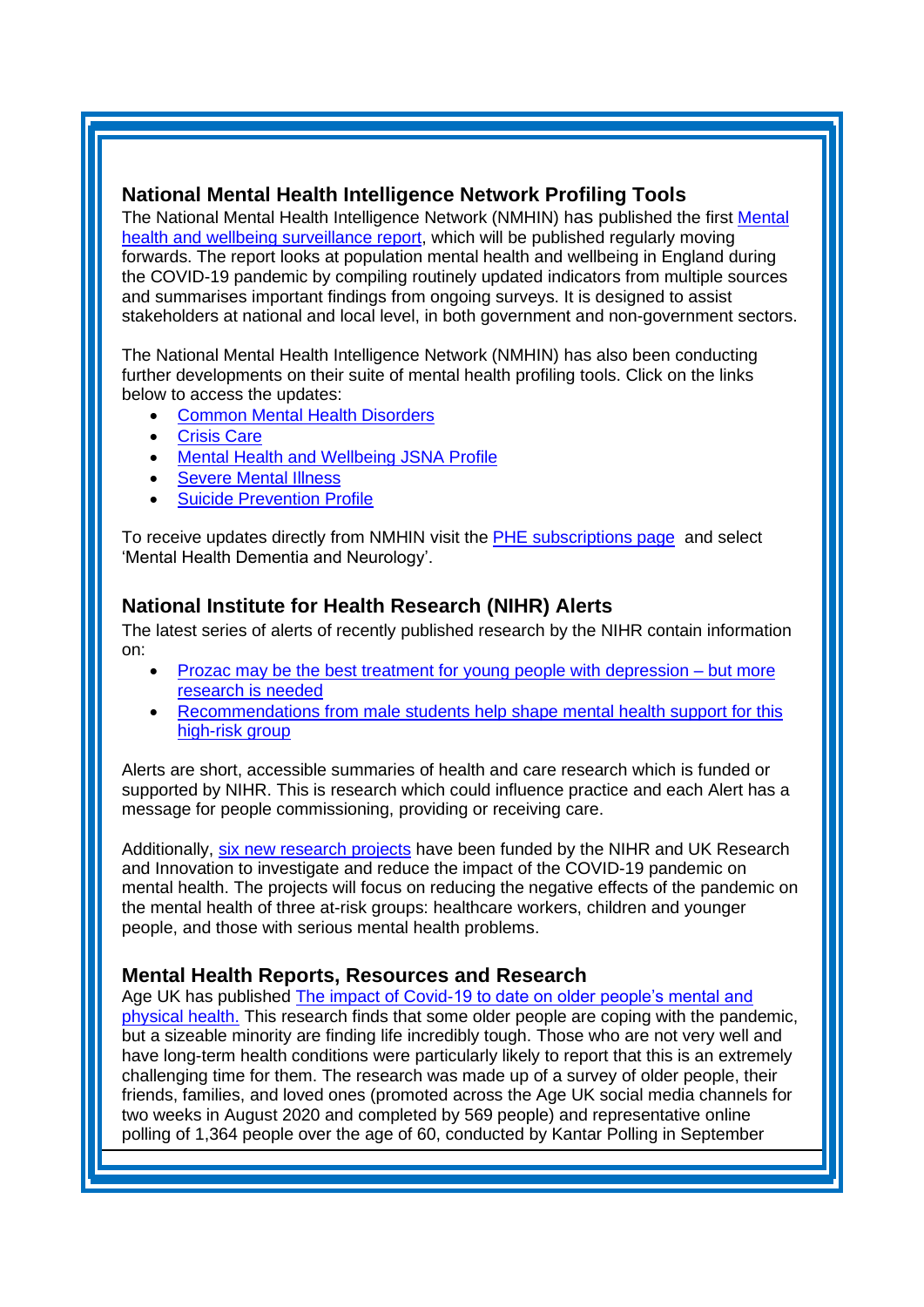#### 2020.

The Care Quality Commission has published Out of sight – [who cares? A review of](https://www.cqc.org.uk/sites/default/files/20201023_rssreview_report.pdf?utm_source=The%20King%27s%20Fund%20newsletters%20%28main%20account%29&utm_medium=email&utm_campaign=11919282_NEWSL_HMP%202020-10-27&dm_i=21A8,73GZ6,FLWT3F,SOFC4,1)  [restraint, seclusion and segregation for autistic people, and people with a learning](https://www.cqc.org.uk/sites/default/files/20201023_rssreview_report.pdf?utm_source=The%20King%27s%20Fund%20newsletters%20%28main%20account%29&utm_medium=email&utm_campaign=11919282_NEWSL_HMP%202020-10-27&dm_i=21A8,73GZ6,FLWT3F,SOFC4,1)  [disability and/or mental health condition.](https://www.cqc.org.uk/sites/default/files/20201023_rssreview_report.pdf?utm_source=The%20King%27s%20Fund%20newsletters%20%28main%20account%29&utm_medium=email&utm_campaign=11919282_NEWSL_HMP%202020-10-27&dm_i=21A8,73GZ6,FLWT3F,SOFC4,1) This report tells the story of restrictive practices from the perspective of people who have experienced it first-hand and looks at how longterm segregation was used. The review finds that the environment of mental health hospitals was often not therapeutic. It also finds that some people were admitted without proper assessment and did not have an assessment of their needs while in hospital, resulting in the lack of a clear care and treatment plan.

The Care Quality Commission has also published [Children and young people's mental](https://www.cqc.org.uk/sites/default/files/20201021_cypmh_update.pdf?utm_source=The%20King%27s%20Fund%20newsletters%20%28main%20account%29&utm_medium=email&utm_campaign=11919282_NEWSL_HMP%202020-10-27&dm_i=21A8,73GZ6,FLWT3F,SOFC4,1)  [health review: findings from a questionnaire to health and wellbeing boards on local](https://www.cqc.org.uk/sites/default/files/20201021_cypmh_update.pdf?utm_source=The%20King%27s%20Fund%20newsletters%20%28main%20account%29&utm_medium=email&utm_campaign=11919282_NEWSL_HMP%202020-10-27&dm_i=21A8,73GZ6,FLWT3F,SOFC4,1)  [actions.](https://www.cqc.org.uk/sites/default/files/20201021_cypmh_update.pdf?utm_source=The%20King%27s%20Fund%20newsletters%20%28main%20account%29&utm_medium=email&utm_campaign=11919282_NEWSL_HMP%202020-10-27&dm_i=21A8,73GZ6,FLWT3F,SOFC4,1) This report contains an update on work carried out in 2018 looking at the quality of mental health services for children and young people, as well as the access to these services. It sets out the findings of a 2019 independent follow-up self-assessment questionnaire, to find out the extent to which health and wellbeing board areas in England had progressed with implementing the local recommendations made.

The Centre for Mental Health and Commission for Equality in Mental Health has published [Mental health for all?](https://www.centreformentalhealth.org.uk/sites/default/files/publication/download/CentreforMH_Commission_FinalReport.pdf?utm_source=The%20King%27s%20Fund%20newsletters%20%28main%20account%29&utm_medium=email&utm_campaign=11970553_NEWSL_HMP%202020-11-17&dm_i=21A8,74KJD,FLWT3F,SUK6G,1) This final report of the Commission finds that mental health inequalities mirror wider economic and social inequalities. Wealth and power inequalities put at risk the mental health of people experiencing poverty, racial injustice and discrimination. This creates sharp social divisions, meaning that many groups of people face two or three times the risk of mental ill health. Yet the same groups of people find it harder to get help for their mental health, and in some cases also get poorer outcomes when they do. This report highlights, however, that effective action is possible. It sets out what a system designed for equality would look like, and how communities, local organisations, public services and national government can work together to generate change at scale.

Hogrefe has published [The Impact of Infectious Disease-Related Public Health](https://econtent.hogrefe.com/doi/full/10.1027/0227-5910/a000753)  [Emergencies on Suicide, Suicidal Behaviour, and Suicidal Thoughts A Systematic](https://econtent.hogrefe.com/doi/full/10.1027/0227-5910/a000753)  [Review.](https://econtent.hogrefe.com/doi/full/10.1027/0227-5910/a000753) This systematic review included 8 papers examining the effects of five epidemics on suicide-related outcomes. The findings support an association between previous epidemics and increased risk of suicide-related outcomes.

Independent Age has published [Minds that matter: understanding mental health in later](https://independent-age-assets.s3.eu-west-1.amazonaws.com/s3fs-public/2020-10/Mental_health_report_FINAL.pdf?AdNI8cex815TjfZiNYzWOl71r8XC1oDY=&utm_source=The%20King%27s%20Fund%20newsletters%20%28main%20account%29&utm_medium=email&utm_campaign=11910401_NEWSL_HMP%202020-10-23&dm_i=21A8,73A4H,FLWT3F,SO4AJ,1)  [life.](https://independent-age-assets.s3.eu-west-1.amazonaws.com/s3fs-public/2020-10/Mental_health_report_FINAL.pdf?AdNI8cex815TjfZiNYzWOl71r8XC1oDY=&utm_source=The%20King%27s%20Fund%20newsletters%20%28main%20account%29&utm_medium=email&utm_campaign=11910401_NEWSL_HMP%202020-10-23&dm_i=21A8,73A4H,FLWT3F,SO4AJ,1) This report looks at the life events and circumstances that can affect people's mental health in later life, including bereavement, loneliness, ill health and caring responsibilities. Focusing mainly on anxiety and depression, the report also describes people's mixed experiences of seeking support from GPs, therapists and other services. It highlights the common barriers and makes recommendations for what needs to change to improve support for older people and ensure they can live a mentally healthy later life.

The King's Fund has published an infographic on [How can we manage stress in](https://www.kingsfund.org.uk/audio-video/stress-hospital-staff-covid-19?utm_source=The%20King%27s%20Fund%20newsletters%20%28main%20account%29&utm_medium=email&utm_campaign=11956794_NEWSL_The%20Weekly%20Update%202020-11-06&utm_content=responding_to_stress_ltc&dm_i=21A8,749X6,FLWT3F,SSELF,1)  [challenging times?](https://www.kingsfund.org.uk/audio-video/stress-hospital-staff-covid-19?utm_source=The%20King%27s%20Fund%20newsletters%20%28main%20account%29&utm_medium=email&utm_campaign=11956794_NEWSL_The%20Weekly%20Update%202020-11-06&utm_content=responding_to_stress_ltc&dm_i=21A8,749X6,FLWT3F,SSELF,1) Drawing on research, best practice guidelines and expert clinical opinions, the COVID Trauma Response Working Group has created rapid guidance for planners putting in place psychological support for staff in the early stages of dealing with the Covid-19 outbreak. The infographic is a quick reference version of the detailed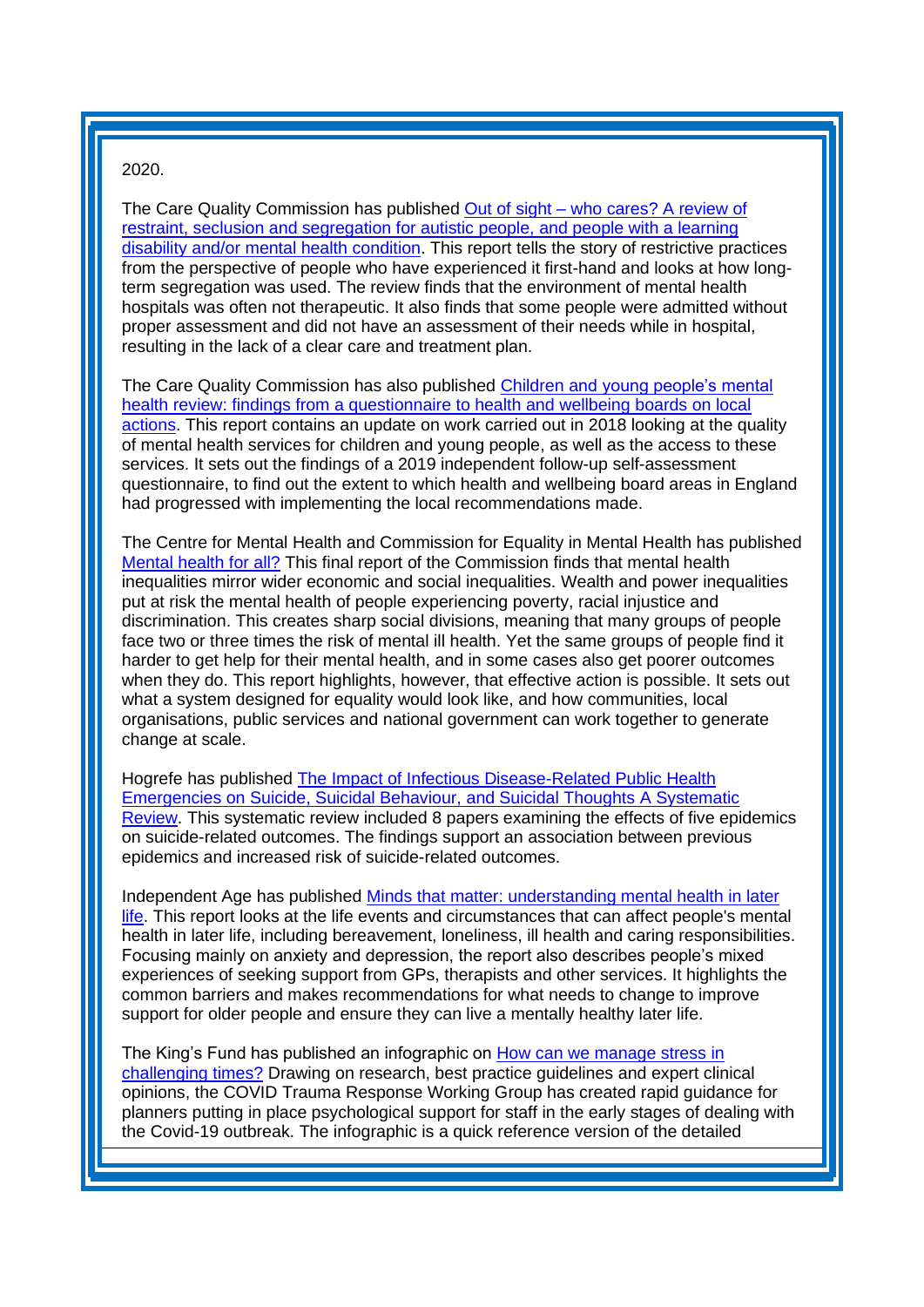guidance available on the traumagroup.org website.

NHS Digital has published [Mental Health of Children and Young People in England, 2020:](https://digital.nhs.uk/data-and-information/publications/statistical/mental-health-of-children-and-young-people-in-england/2020-wave-1-follow-up?utm_source=The%20King%27s%20Fund%20newsletters%20%28main%20account%29&utm_medium=email&utm_campaign=11898514_NEWSL_HWB_2020-10-26&dm_i=21A8,730YA,FLWT3F,SOP4O,1)  [wave 1 follow up to the 2017 survey.](https://digital.nhs.uk/data-and-information/publications/statistical/mental-health-of-children-and-young-people-in-england/2020-wave-1-follow-up?utm_source=The%20King%27s%20Fund%20newsletters%20%28main%20account%29&utm_medium=email&utm_campaign=11898514_NEWSL_HWB_2020-10-26&dm_i=21A8,730YA,FLWT3F,SOP4O,1) This is the first in a series of follow-up reports to the Mental Health and Young People Survey (MHCYP) 2017, exploring the mental health of children and young people in July 2020, during the coronavirus (Covid-19) pandemic, and changes since 2017. Experiences of family life, education and services, and worries and anxieties during the Covid-19 pandemic are also examined.

Public Health England has published Guidance for the public on the mental health and [wellbeing aspects of coronavirus \(Covid-19\).](https://kingsfundmail.org.uk/21A8-741T6-FLWT3F-493C0Z-1/c.aspx) This includes advice and information on how to look after your mental health and wellbeing during the coronavirus (COVID-19) outbreak and includes an easy read version.

What Works Wellbeing has published [How has Covid-19 and the associated lockdown](https://whatworkswellbeing.org/resources/how-has-covid-19-and-the-associated-lockdown-measures-affected-mental-health-and-wellbeing-in-the-uk/)  [measures affected mental health and wellbeing in the UK?](https://whatworkswellbeing.org/resources/how-has-covid-19-and-the-associated-lockdown-measures-affected-mental-health-and-wellbeing-in-the-uk/) This briefing provides insights into how mental health conditions have changed and which risk factors need to be recognised when supporting people's mental health.

# <span id="page-6-0"></span>**Mental Health Statistics**

The following statistics have recently been released please click on the links to review further:

- Autism [waiting time statistics: Q1 to Q4 2019-20 and Q1 \(April to June\) 2020-21](https://kingsfundmail.org.uk/21A8-711VR-FLWT3F-46PRMU-1/c.aspx)
- [COVID-19 mental health and wellbeing surveillance report](https://eur01.safelinks.protection.outlook.com/?url=https%3A%2F%2Fwww.gov.uk%2Fgovernment%2Fpublications%2Fcovid-19-mental-health-and-wellbeing-surveillance-report&data=04%7C01%7CLaura.Hodgson%40phe.gov.uk%7C914d117f7bc34b9101d908d887aa001f%7Cee4e14994a354b2ead475f3cf9de8666%7C0%7C0%7C637408511496208438%7CUnknown%7CTWFpbGZsb3d8eyJWIjoiMC4wLjAwMDAiLCJQIjoiV2luMzIiLCJBTiI6Ik1haWwiLCJXVCI6Mn0%3D%7C1000&sdata=CqLKqZYC1tTB4JIeJUjwF7bedPn0r3m2wJn3j8ZkPLs%3D&reserved=0)
- [Learning disability services monthly statistics \(assuring transformation: September](https://kingsfundmail.org.uk/21A8-72UY5-FLWT3F-487XUR-1/c.aspx)  [2020, mental health statistics data set: July 2020 final\)](https://kingsfundmail.org.uk/21A8-72UY5-FLWT3F-487XUR-1/c.aspx)
- [Mental health of children and young people in England, 2020: wave 1 follow up to](https://kingsfundmail.org.uk/21A8-73GZ6-FLWT3F-48J222-1/c.aspx)  [the 2017 survey](https://kingsfundmail.org.uk/21A8-73GZ6-FLWT3F-48J222-1/c.aspx)
- Mental health services monthly statistics performance: August, provisional [September 2020](https://kingsfundmail.org.uk/21A8-74EAK-FLWT3F-49EOQK-1/c.aspx)
- [Mental Health Act statistics, annual figures: 2019-20](https://kingsfundmail.org.uk/21A8-73OAB-FLWT3F-48PUK0-1/c.aspx)
- [Mental Capacity Act 2005, Deprivation of Liberty Safeguards, England: 2019-2020](https://kingsfundmail.org.uk/21A8-74EAK-FLWT3F-49EQRX-1/c.aspx)
- [Out of area placements in mental health services: August 2020](https://kingsfundmail.org.uk/21A8-74EAK-FLWT3F-49EP09-1/c.aspx)
- [Psychological therapies: reports on the use of IAPT services, England, August](https://kingsfundmail.org.uk/21A8-74EAK-FLWT3F-49EOQI-1/c.aspx)  [2020, final including reports on the IAPT pilots](https://kingsfundmail.org.uk/21A8-74EAK-FLWT3F-49EOQI-1/c.aspx)
- [University College London social study: women and ethnic minorities have found](https://kingsfundmail.org.uk/21A8-746XL-FLWT3F-4965XI-1/c.aspx)  [the pandemic psychologically more challenging](https://kingsfundmail.org.uk/21A8-746XL-FLWT3F-4965XI-1/c.aspx)

# <span id="page-6-1"></span>**Dates for your Diary**

**Yorkshire and the Humber Mental Health Network Events:**

- Wednesday 2 December 2020, 09:30-11:00, **North East and Yorkshire and the Humber EIP Network**, MS Teams. To book your place email [Sarah Boul.](mailto:sarah.boul@nhs.net)
- Thursday 21 January 2021 2020, 10:00-12:00, **Yorkshire and the Humber Liaison Mental Health Network**, MS Teams. To book your place email [Sarah](mailto:sarah.boul@nhs.net)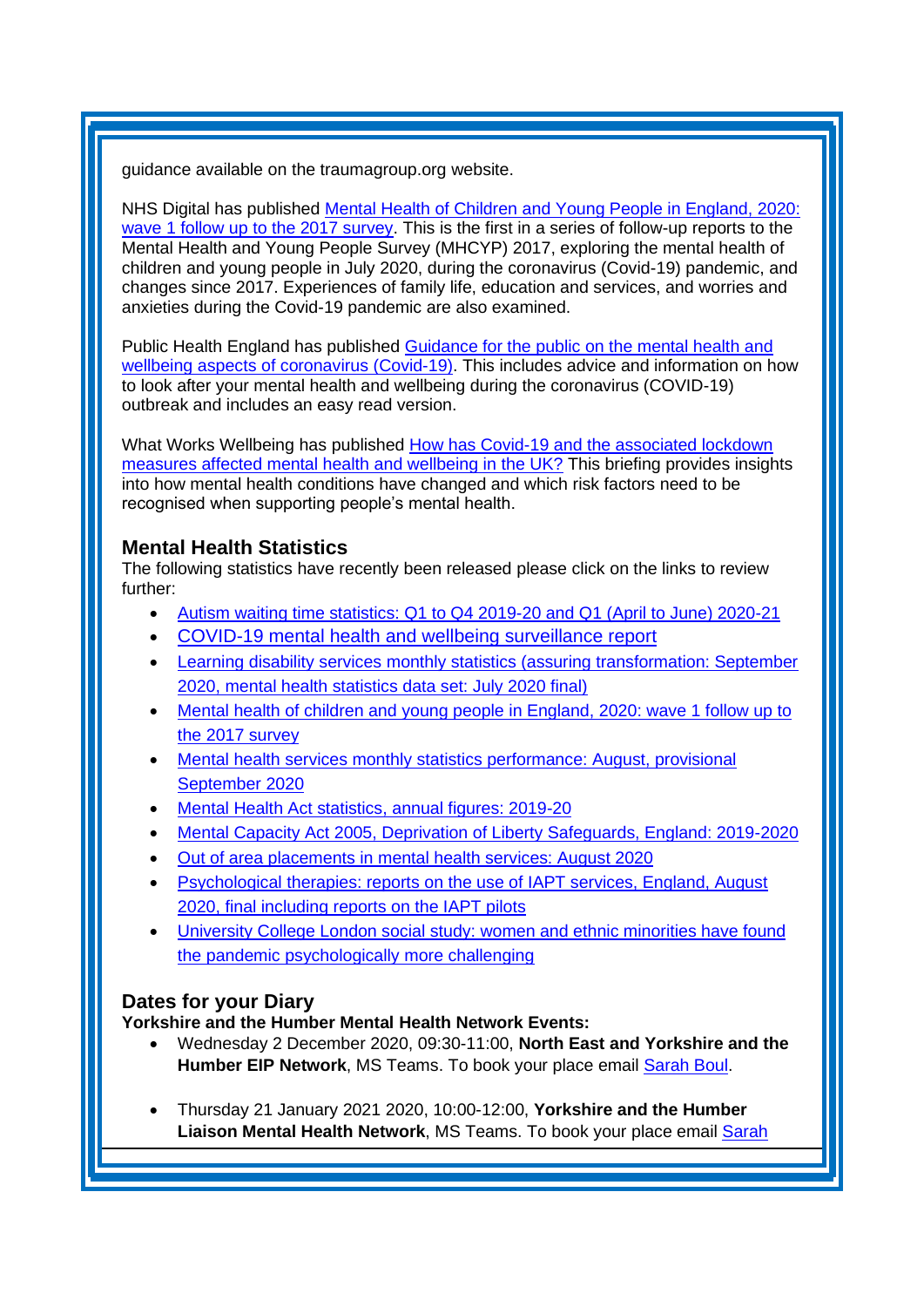# [Boul.](mailto:sarah.boul@nhs.net)

#### **Other Events:**

• **SafeTALK Course**, which aims to teach participants four basic steps to recognise if someone is having thoughts of suicide and how to connect them with resources that can help. Available on various dates throughout 2020.

#### **For further information, and to check course availability, email: [wdu@york.gov.uk](mailto:wdu@york.gov.uk) or visit the website [here.](http://www.yorkworkforcedevelopment.org.uk/)**

- Thursday 3 December 2020, 09:00-16:00, **Tackling Loneliness and Social Isolation in Older People**, Online Event. To book your place click [here.](https://localgov-insight.com/booking/3479/BLGDZO-1900096) NB: There is a cost to attend this event.
- Monday 7 December, 15:00-16:30, **My Story: Our Future, a project about storytelling and living with psychosis**, Online Event. To book your place click [here.](https://www.eventbrite.co.uk/e/the-power-of-storytelling-and-how-it-can-be-used-in-mental-health-services-tickets-127425371717)
- Monday 7 to Thursday 10 December 2020, **Prevention in Mental Health: From Theory to Practice**, Online Event. To book your place click [here.](https://www.kingsfund.org.uk/events/prevention-mental-health?utm_source=The%20King%27s%20Fund%20newsletters%20%28main%20account%29&utm_medium=email&utm_campaign=11858934_MKEVT_J1344_Prevention%20in%20mental%20health_Soft_launch&utm_content=Find%20out%20more%20and%20register&dm_i=21A8,726EU,FLWT3F,SI5Q3,1) NB: There is a cost to attend this event.
- Tuesday 8 December 2020, 09:30-16:00, **NHS Employee Wellbeing Conference**, Live Streamed. To book your place click [here.](https://conference-insight.com/booking/3485/UQKIZO-1900096) NB: There is a cost to attend this event.
- Thursday 14 January 2021, 09:00-16:00, **Depression in Adults: Supporting People Through COVID-19, Online Event. To book your place click [here.](https://www.healthcareconferencesuk.co.uk/conferences-masterclasses/depression-covid-19/book/virtual-online-2021-1-14?utm_medium=email&utm_source=HCUKkt&utm_campaign=Depression0121) NB:** There is a cost to attend this event.
- Thursday 21st and Thursday 28th January 2021, 9.00-13:00, **IAPT National Networking Conference**, Online Event. To book your place click [here.](https://www.iapt-nnf.co.uk/booking/index/191/?utm_source=SBK%20Healthcare&utm_medium=email&utm_campaign=11875628_2021PT%201st%20email&dm_i=1SB0,72JAK,MCTTTA,SJWEF,1) NB: There is a cost to attend this event.
- Wednesday 27 January 2021, 09:00-16:00, **Mental Capacity in the Time of Coronavirus**, Online Event. To book your place click [here.](https://www.healthcareconferencesuk.co.uk/conferences-masterclasses/mental-capacity-coronavirus?utm_medium=email&utm_source=HCUKKH&utm_campaign=MCAvMCJuly2020) NB: There is a cost to attend this event.
- Thursday 15 April 2021, 08:30-16:15, **Learning Disabilities and Autism: Equality and Empowerment**, The Studio, Manchester. To book your place click [here.](https://www.openforumevents.co.uk/events/2021/learning-disabilities-and-autism-equality-and-empowerment/?utm_source=LD+OC+30.10&utm_medium=email&utm_campaign=LD+2021+Wk+1) NB: There is a cost to attend this event.
- Tuesday 20 April 2021, 08:30-16:15, **Mental Health: Supporting NHS Workforce Resilience,** The Studio, Manchester. To book your place click [here.](https://www.openforumevents.co.uk/events/2021/mental-health-supporting-nhs-workforce-resilience/?utm_source=MHWF+2021+Wk+1+4+NHS+05.11&utm_medium=email&utm_campaign=MHWF+2021+Wk+1) NB: There is a cost to attend this event.